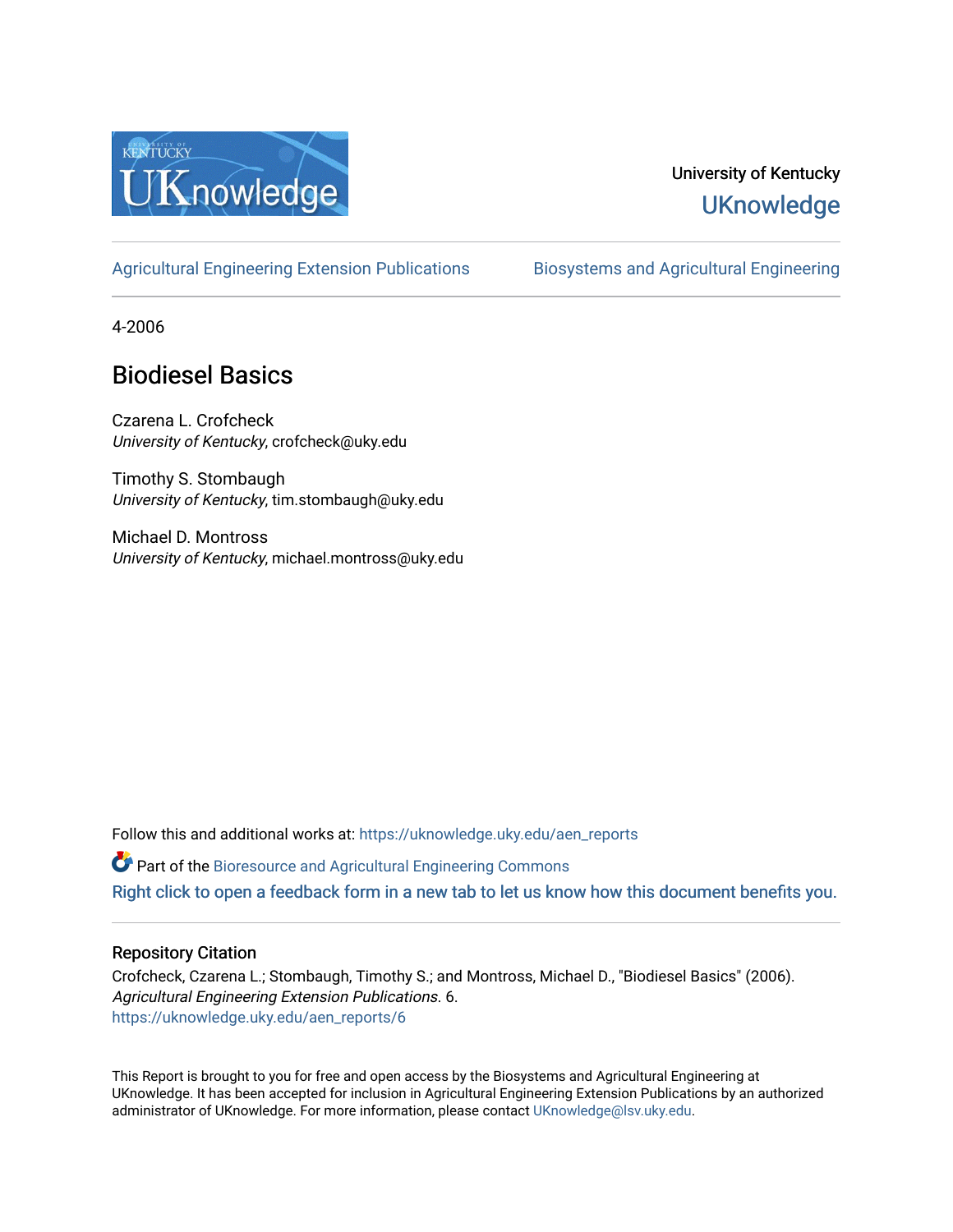# UK COOPERATIVE EXTENSION SERVICE

# **Biodiesel Basics**

*Czarena Crofcheck, Tim Stombaugh, Mike Montross, Biosystems and Agricultural Engineering*

#### **Quick Biodiesel Facts**

Biodiesel is a renewable fuel for diesel engines. Biodiesel, defined by ASTM International (D6751), consists of longchain fatty acid alkyl esters and is made from renewable vegetable oils, recycled cooking oils, or animal fats. It can be used at full strength, but it is typically blended with petroleum diesel. A blend of 2 percent biodiesel and 98 percent diesel is referred to as B2. Other typical blends include B5, B10, and B20; pure biodiesel is sometimes referred to as B100. Biodiesel is safer for the environment and produces significantly less air pollution compared to petroleum diesel. Biodiesel can be produced locally and can be integrated into the existing petroleum infrastructure.

#### **How Is Biodiesel Made?**

Biodiesel can be made from vegetable oils, recycled cooking oils, or animal fats. The vegetable oil could be from soybeans, canola, cottonseeds, sunflowers, or peanuts. Recycled cooking oil can also be converted into biodiesel, which means we're converting a waste product into a valueadded product. There are slight processing modifications that may need to take place depending on the properties of the input oils and fats. One great advantage of the biodiesel process is that there are no waste products to be disposed of. Everything that comes out of the process can be reused in a future batch or sold as a product.

The process of making biodiesel starts with the addition of vegetable oil, catalyst, and methanol into a reactor. The oil and methanol are converted to biodiesel and glycerin through a process called transesterification. The biodiesel and glycerin are separated and further processed so that the result is a biodiesel product, which meets government

> *For every 100 pounds of oil and 10 lbs of methanol, the transesterification will yield 100 pounds of biodiesel and 10 pounds of glycerin.*



AEN-89

fuel standards, and a crude glycerin product. The resulting crude glycerin will be refined further into a more concentrated material and can be used in health care products, rubber, moisture enhancers, or even applied to surfaces for dust control.

#### **Why Use Biodiesel?**

There are multiple benefits to using biodiesel compared to using petroleum diesel.

- Using biodiesel decreases this dependency on foreign oil. In 2004, 58 percent of petroleum in the United States was imported from foreign countries, while there were raw materials available across the nation to produce enough biodiesel to displace 5% of the petroleum diesel used in this country.
- Using biodiesel increases revenue for U.S. farmers and rural communities.
- Biodiesel improves air quality, which makes the environment healthier for our communities.
- Biodiesel contains more energy than what was used to produce it. For every one unit of energy that goes into making a gallon of biodiesel, 3.24 units of energy are stored for future use. For every one unit of energy that is used to make a gallon of petroleum diesel, only 0.83 units of energy (0.17 less than the amount of energy used to produce the fuel) are stored for future use.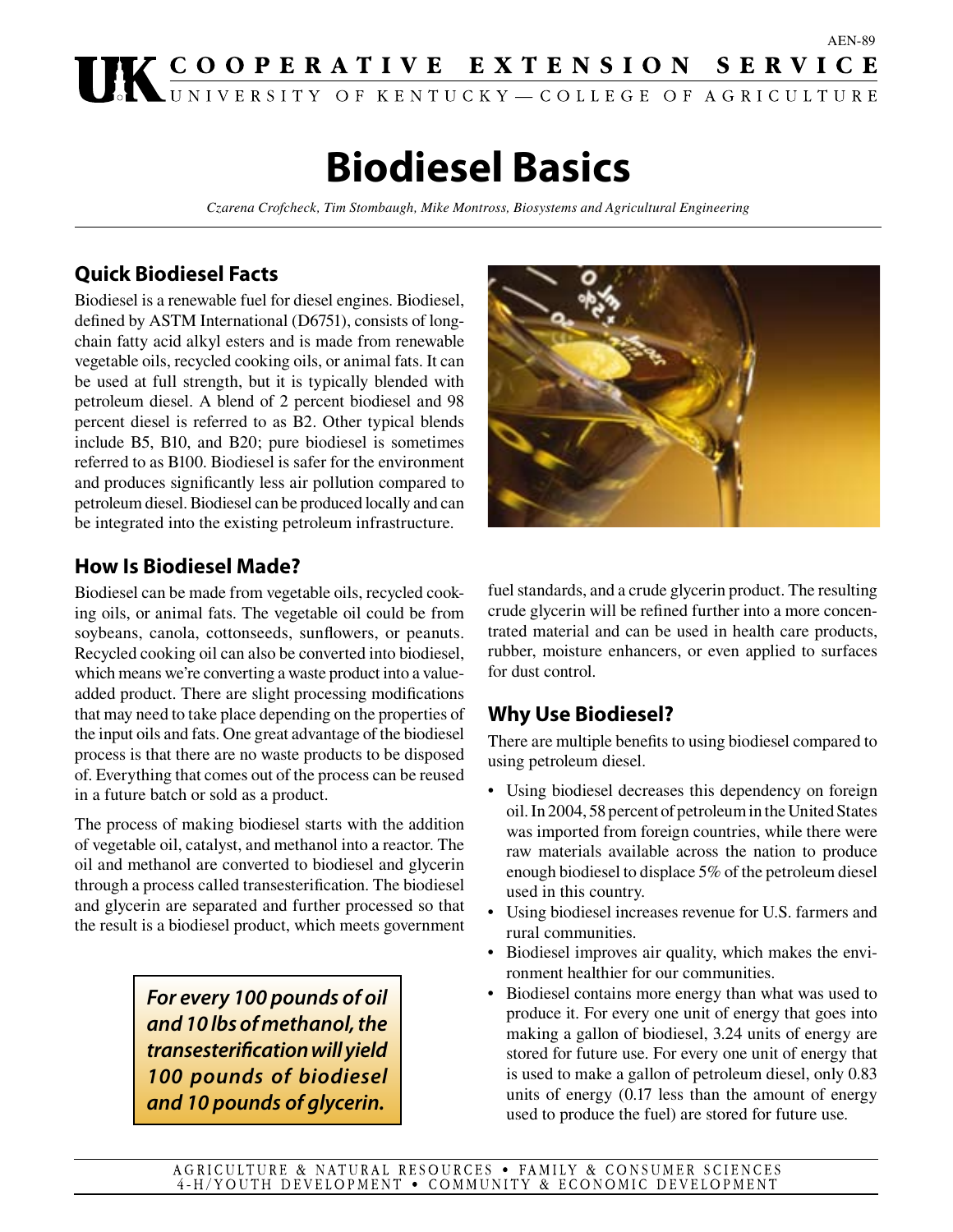#### **Biodiesel Economics**

Traditionally, a blend of biodiesel would cost one penny more than petroleum diesel for each percent of biodiesel blended, such that a B20 blend would cost 20 cents more than petroleum diesel per gallon. More recently, the price of petroleum diesel has increased, sometimes making it more expensive than pure biodiesel. The difference in price is also directly related to current tax incentives and credits.

Biodiesel can have a significant economic impact for Kentucky, according to a recently completed study at Murray State University. By using a 5-percent biodiesel blend across Kentucky, soybean processing capacity would increase by 158 percent, adding \$571 million dollars to Kentucky's economy as well as 3,020 new jobs. Total tax revenue would be increased by \$68.5 million.

#### **Biodiesel and Community Health**

You don't have to take too many deep breaths behind a vehicle using petroleum diesel to be able to appreciate that cleaner exhaust would be beneficial. The exhaust emissions of particulate matter, typically referred to as soot, are a recognized contributor to respiratory disease. When using pure biodiesel, particulate matter decreases by 30 percent. In addition, the exhaust emissions of suspected carcinogenic compounds are substantially reduced for biodiesel compared to petroleum diesel.

*Biodiesel degrades in the environment as fast as sugar and is 10 times less toxic than table salt.*

Studies have shown that petroleum diesel exhaust adversely affects children with asthma and bronchitis and increases the effects of some allergens. Using biodiesel would lessen these effects. Biodiesel was the first renewable fuel to successfully complete the Environmental Protection Agency required Health Effects Testing. EPA's clinical studies, which study the toxicity of fuels, showed no adverse health effects with B100, pure Biodiesel.

Actually, the same compound that's used in biodiesel – fatty acid methyl esters – is listed as an animal feed additive with the Food and Drug Administration.

#### **Reduced Environmental Impact**

As concentrations of greenhouse gases in the environment have been increasing, we need to find ways to decrease man's impact on the environment. Biodiesel is safe for the environment and produces less air pollution compared to petroleum diesel.

When using pure biodiesel, the exhaust emissions of carbon monoxide (a poisonous gas and a factor in local smog formation) are 50 percent lower than when using petroleum diesel. The exhaust emissions of hydrocarbons, which also contribute to smog formation, are 95 percent lower.

The exhaust emissions of sulfur oxides  $(S_{\alpha})$  and sulfates, which are major components of acid rain, from biodiesel are almost completely eliminated. However, studies have shown that the nitric oxide  $(N<sub>Ox</sub>)$  emissions are increased.

### *Biodiesel can actually be used as a solvent to clean up oil spills.*

#### **Using Biodiesel Basics**

Biodiesel has a higher cetane rating than petroleum diesel. The cetane number is an indication of how well the fuel will ignite when it is compressed, which is the fundamental operating principle of a compression ignition (diesel) engine. Cetane is analogous to the octane rating of gasoline. The higher cetane of biodiesel can help an engine with cold starting and with reduction of noise at lower RPM's. However, if the cetane of the fuel gets too high, some engines may experience problems. The fuel may ignite before it is completely mixed with the air in the engine cylinder, which could cause incomplete combustion and an increase in undesirable emissions.

Pure biodiesel (B100) has a slightly lower (5 to 8 percent) energy content per gallon than petroleum diesel. While the energy loss in lower blends of biodiesel is relatively small, users may experience a slight power loss with biodiesel.

Biodiesel has high lubricity and reduces friction in your engine. This will become even more important when ultra low sulfur diesel is mandated in 2006, because sulfur provides lubricity. By adding just 1 percent biodiesel to ultra low sulfur diesel, the lubricity is increased to a satisfactory level. Additives could be used to accomplish the same thing, but by adding biodiesel we're adding a fuel not just an additive.

A B2 biodiesel blend has roughly the same cold flow properties as petroleum diesel, while B20 will increase the gel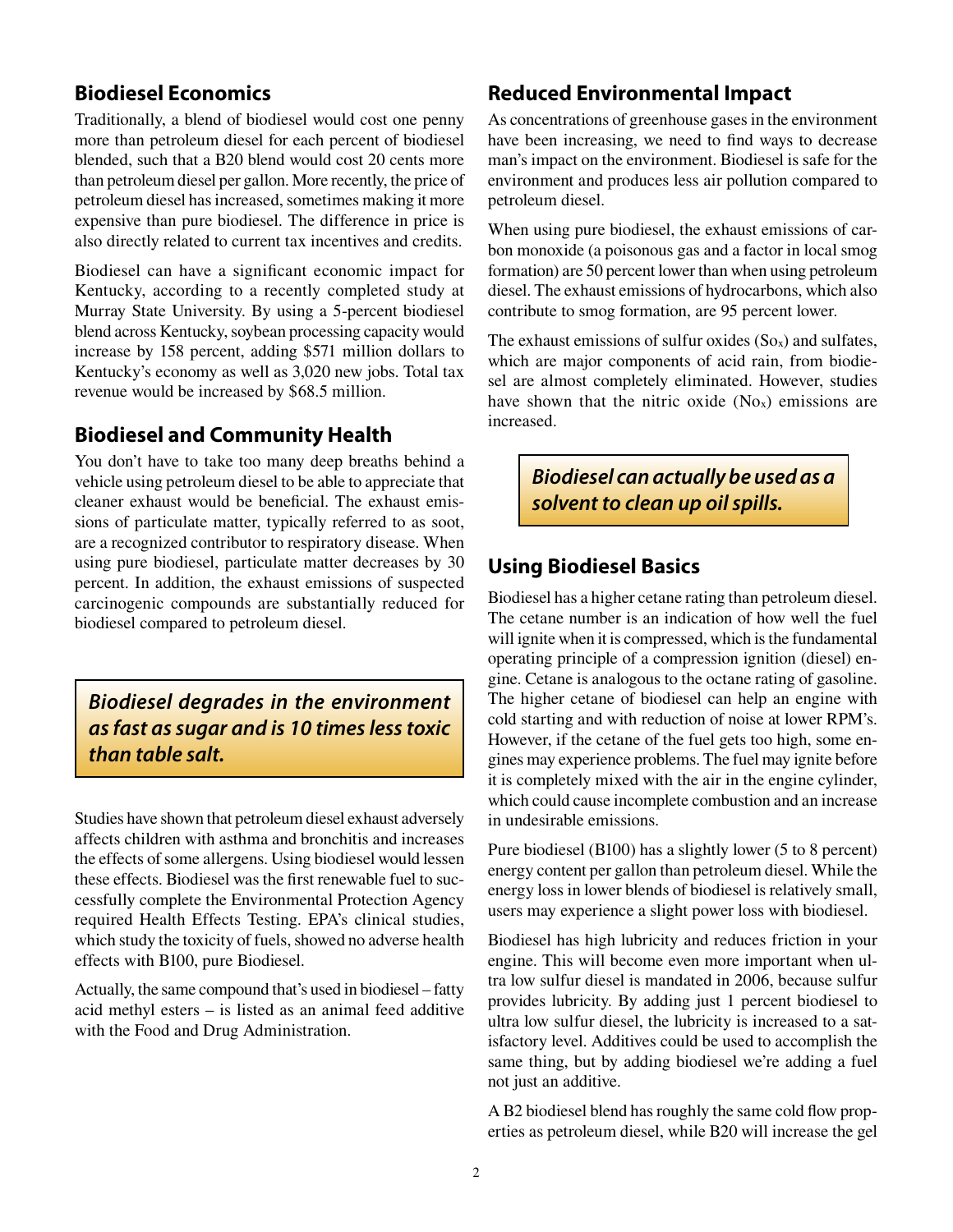point by 3 to 5° F. B20 has been successfully used in cold weather temperatures down to -13° C by utilizing the same winterizing steps taken when using petroleum diesel.

Biodiesel is very safe and nonflammable. However, rags soaked in biodiesel should still be stored in a safety can or dried individually before being disposed of.

Biodiesel has outstanding cleaning properties and will clean your fuel tank and lines. For this reason, it is recommended that fuel filters should be monitored and may need to be changed after the first tank of biodiesel.

Using pure biodiesel, B100, can degrade natural rubber, which may affect an engine's gaskets, seals, and hoses. However, this shouldn't cause a problem with the lower biodiesel blends, specifically B20 or less. If a higher biodiesel blend is desired, natural rubber engine components may need to be replaced more often. Gaskets, seals, and hoses made of Viton are compatible with biodiesel. If you're concerned, check with your manufacturer.

Overall, biodiesel is safer than petroleum diesel to use, handle, and store. Manufacturers such as Caterpillar, Cummins, Detroit Diesel, International, Ford, DaimlerChrysler, General Motors, and John Deere will recommend up to B5. Higher blends, though not recommended at this time, will not void engine warranties. If you have any concerns, check with the individual manufacturers.

A companion publication to this one (AEN-90) contains answers to questions commonly asked by biodiesel users.

## **Where Is Biodiesel Made and Sold in Kentucky?**

In Kentucky, motor fuels inspection and testing are administered by the Kentucky Department of Agriculture, Division of Regulation and Inspection. The Commonwealth's regulations specify that ASTM standards, supplements, and revisions shall be applied to ensure compliance with Kentucky Statutes. The Division tests motor fuels to ensure that the quality of the fuel meets Kentucky law and ASTM standards. For more information consult the Kentucky Office of Energy Policy [\(www.energy.ky.gov\)](http://www.energy.ky.gov).

In Kentucky, Griffin Industries has a biodiesel plant in Butler. Biodiesel is available from retailers across Kentucky, shown in the map below (provided by the Kentucky Clean Fuels Coalition, December 2005). For updated maps, consult <[www.kentuckycleanfuels.org>](http://www.kentuckycleanfuels.org) or <[www.kysoy.org>](http://www.kysoy.org).

#### **Who Is Using Biodiesel in Kentucky?**

In Kentucky, public school districts, universities, national and state parks, local governments, and the Transportation Cabinet are using biodiesel blends. Across the country, users include the U.S. Forest Service, the U.S. Postal Service, the U.S. Department of Agriculture, and our armed services. Minnesota has a statewide mandate that all diesel fuel sold will contain 2 percent biodiesel, effective June 2005.